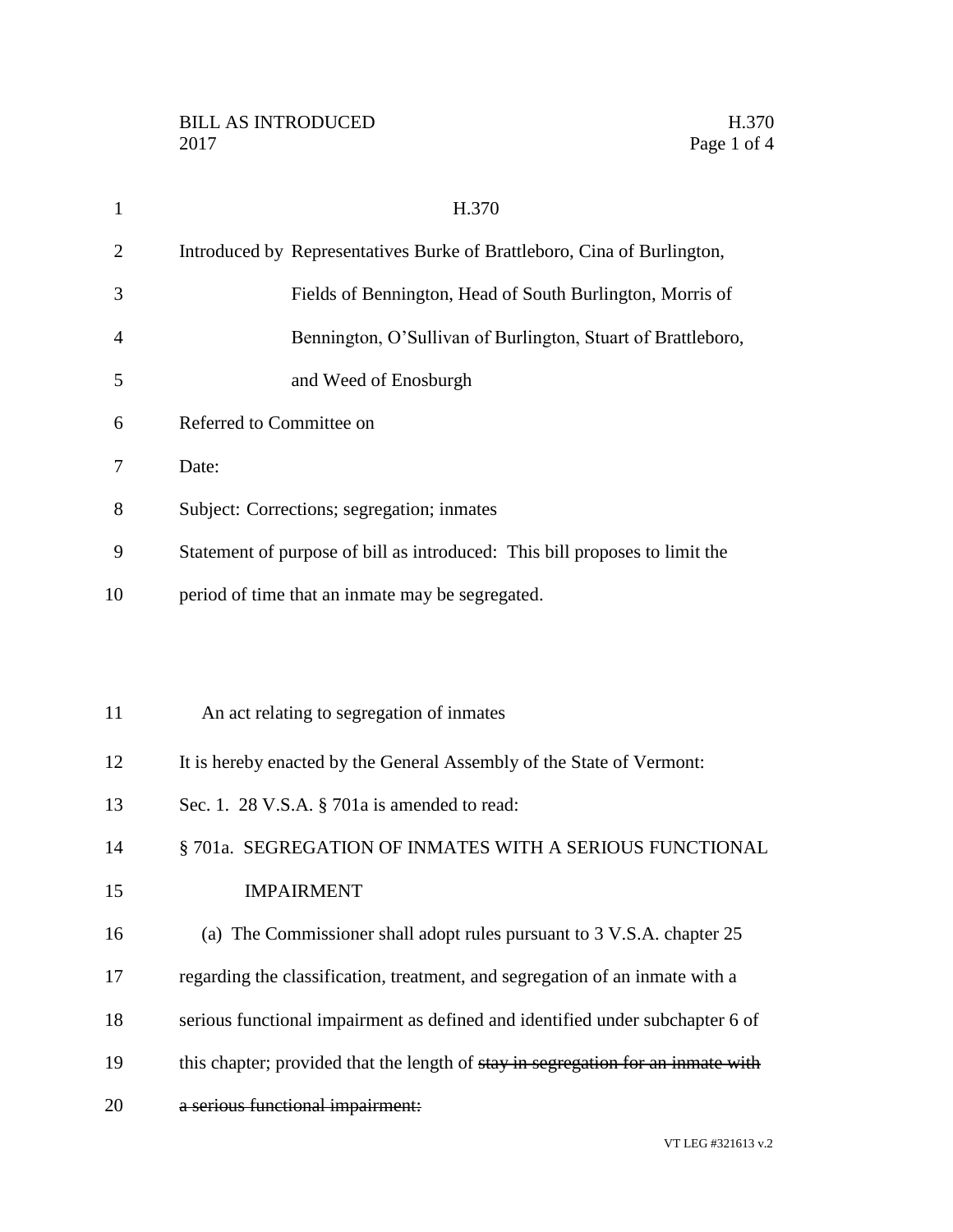| $\mathbf{1}$   | (1) Shall not exceed 15 days if the inmate is segregated for disciplinary          |
|----------------|------------------------------------------------------------------------------------|
| $\overline{2}$ | reasons.                                                                           |
| 3              | (2) Shall not exceed 30 days if the inmate requested the segregation,              |
| 4              | except that the inmate may remain segregated for successive 30-day periods         |
| 5              | following assessment by a qualified mental health professional and approval of     |
| 6              | a physician for each extension.                                                    |
| 7              | (3) Shall not exceed 30 days if the inmate is segregated for any reason            |
| 8              | other than the reasons set forth in subdivision $(1)$ or $(2)$ of this subsection, |
| 9              | except that the inmate may remain segregated for successive 30-day periods         |
| 10             | following a due process hearing for each extension, which shall include            |
| 11             | assessment by a qualified mental health professional and approval of a             |
| 12             | physician time an inmate with a serious functional impairment spends in            |
| 13             | segregation shall not exceed one 24-hour period within any given seven-day         |
| 14             | period for any reason, including administrative segregation, disciplinary          |
| 15             | segregation, and close custody.                                                    |
| 16             | (b) For purposes of As used in this title, and despite other names this            |
| 17             | concept has been given in the past or may be given in the future, "segregation"    |
| 18             | means a form of separation from the general population which may or may not        |
| 19             | include placement in a single occupancy cell and which is used for                 |
| 20             | disciplinary, administrative, or other reasons.                                    |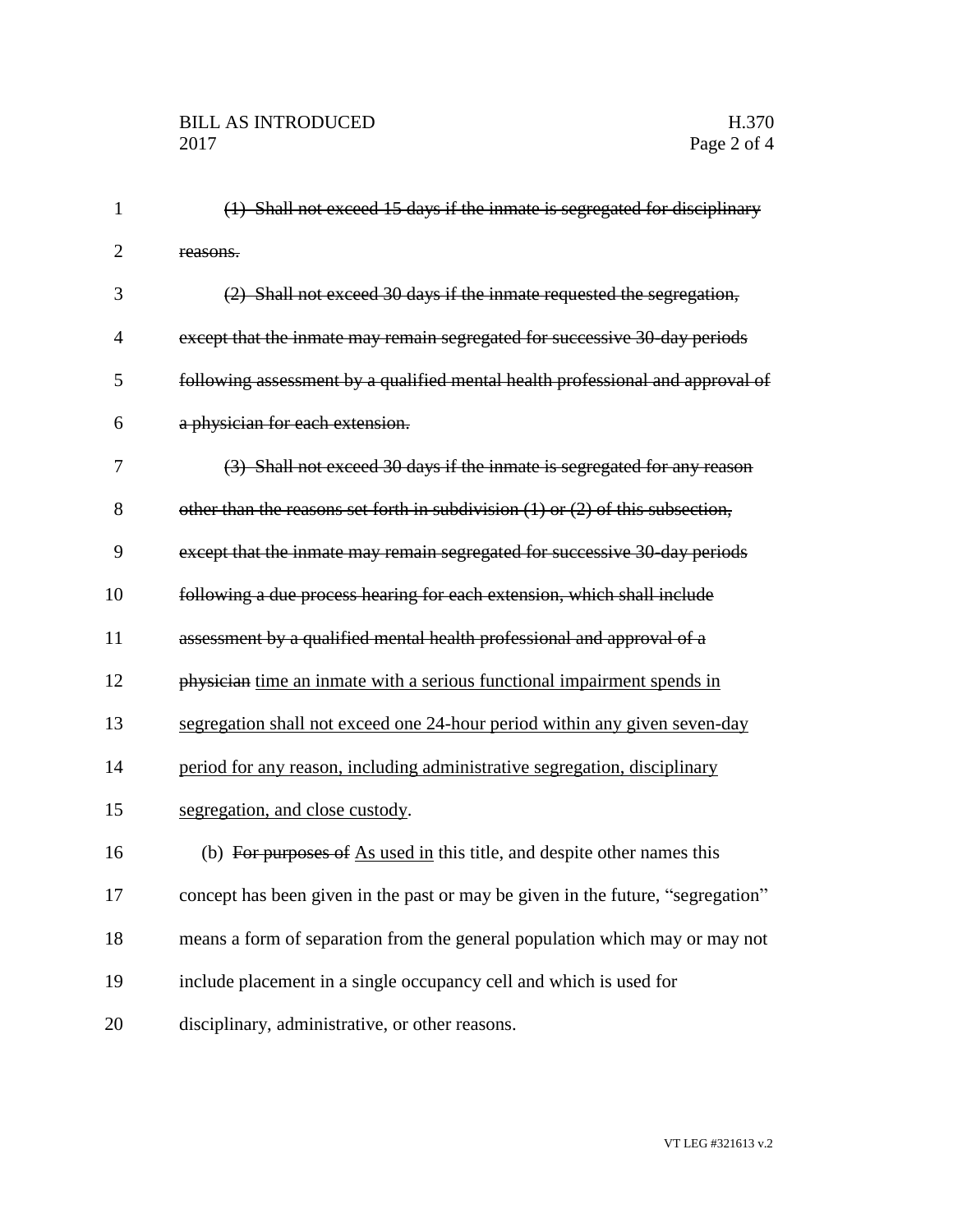## BILL AS INTRODUCED H.370 Page 3 of 4

| $\mathbf{1}$   | (c) On or before the 15th day of each month, the Department's Health             |
|----------------|----------------------------------------------------------------------------------|
| $\overline{2}$ | Services Director shall provide to the Joint Legislative Justice Oversight       |
| 3              | Committee a report that, while protecting inmate confidentiality, lists each     |
| $\overline{4}$ | inmate who was in segregation during the preceding month by a unique             |
| 5              | indicator and identifies the reason the inmate was placed in segregation, the    |
| 6              | length of the inmate's stay in segregation, and whether the inmate has a serious |
| $\overline{7}$ | functional impairment. The report shall also indicate any incident of self harm  |
| 8              | or attempted suicide by inmates in segregation. The Department shall ensure      |
| 9              | that a copy of the report is forwarded to the Vermont Defender General and the   |
| 10             | Executive Director of Vermont Protection and Advocacy, Inc. on a monthly         |
| 11             | basis. At the request of the Committee, the Director shall also provide          |
| 12             | information about the nature of the functional impairments of inmates placed     |
| 13             | in segregation or services provided to these inmates. In addition, at least      |
| 14             | annually, the Department shall provide a report on all inmates placed in         |
| 15             | segregation who were receiving mental health services.                           |
| 16             | Sec. 2. 28 V.S.A. § 853 is amended to read:                                      |
| 17             | § 853. PUNISHMENT; MAINTENANCE OF RECORDS;                                       |
| 18             | RECOMMENDATION OF TRANSFER                                                       |
| 19             | $(a)(1)$ Except in serious cases as provided in subdivision $(2)$ of this        |
| 20             | subsection, punishment for a breach of the rules and regulations of the facility |
| 21             | shall consist of deprivation of privileges.                                      |